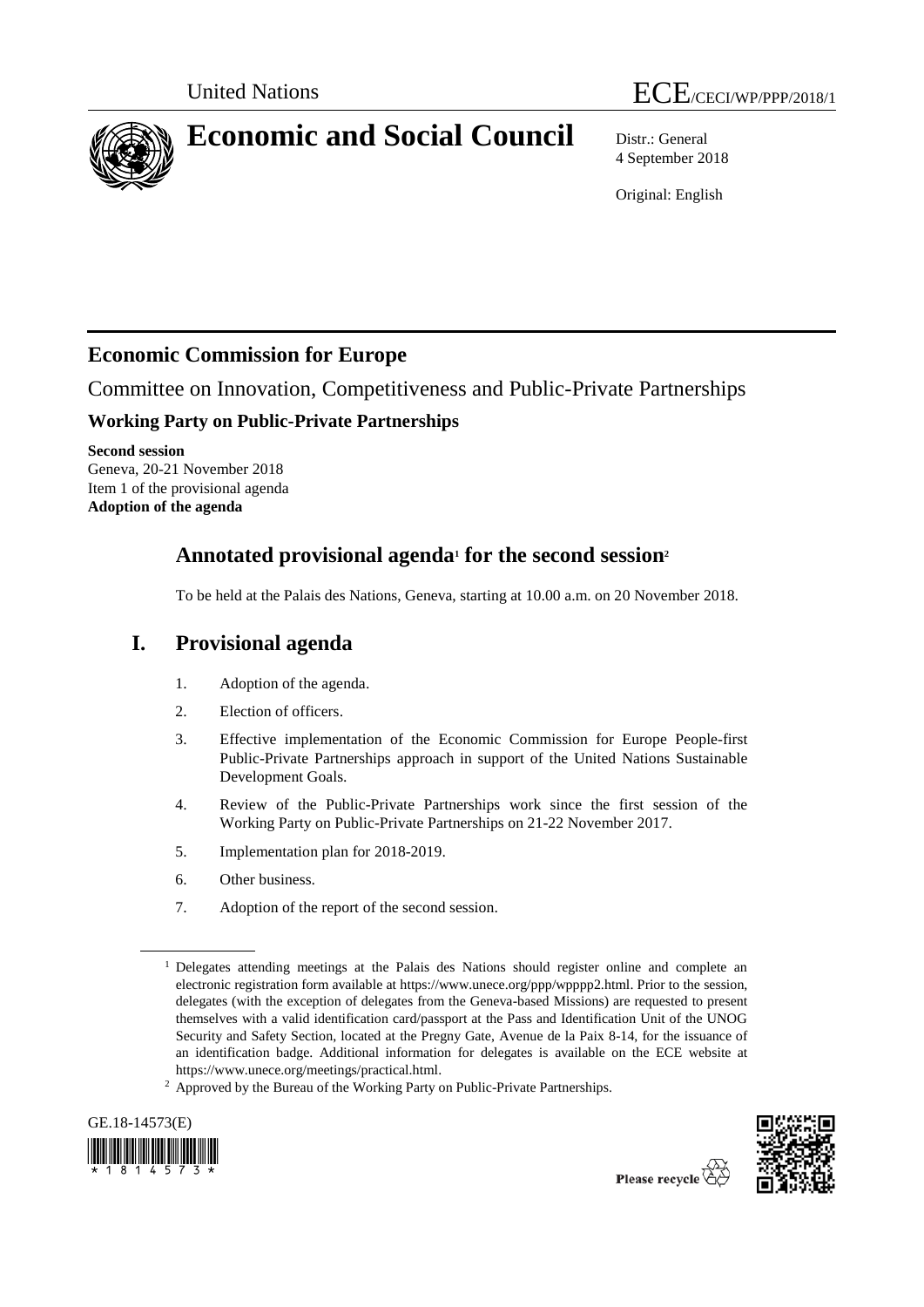## **II. Annotations to the provisional agenda**

| Item 1. |  | <b>Adoption of the agenda</b> |  |
|---------|--|-------------------------------|--|
|---------|--|-------------------------------|--|

| Title of document               | Document symbol        | For information/decision |
|---------------------------------|------------------------|--------------------------|
| Annotated provisional<br>agenda | ECE/CECI/WP/PPP/2018/1 | Decision                 |

1. The Working Party will adopt the agenda of its second session.

#### **Item 2. Election of officers**

2. At its first session in 2017, the Working Party on Public-Private Partnerships, elected Mr. Arthur Smith (United States) as Chair of for a period of two years. At the same time, the Working Party elected the following officers to serve a two-year term as vice-Chairs: Mr. Steven Van Garsse (Belgium), Mr. Mark Romoff (Canada), Mr. Kaimeng Li (China), Mr. Alecos Michaelides (Cyprus), Mr. Frédéric Bobay (France), Mr. Sam Tabuchi (Japan), Mr. Ziad Hayek (Lebanon), Ms. Sonia Mezzour (Morocco), Mr. Hafiz Salikhov (Russian Federation), Mr. Ibrohim Usmonzoda (Tajikistan), and Ms. Sedef Yavuz Noyan (Turkey).

### **Item 3. Effective implementation of the Economic Commission for Europe People-first Public-Private Partnerships approach in support of the United Nations Sustainable Development Goals**

3. Under this agenda item, member States will have the opportunity to present their current work on how they are implementing the ECE People-first Public-Private Partnerships approach in support of the United Nations Sustainable Development Goals. Member States are invited to submit their presentations to the secretariat in advance to be presented to the delegates in a background document.

4. The Working Party will hold discussions on the ECE three-pillar approach to People-first Public-Private Partnerships capacity building and the implementation of Public-Private Partnerships standards, namely:

(a) National capacity building to build the capacity of member States;

(b) Multilateral dialogue to discuss issues of common interest and to exchange best practices; and

(c) Project facilitation to identify and prepare the right People-first Public-Private Partnerships projects.

5. The detailed programme of the debate will be developed in consultation with the Bureau and will be made available to participants on the ECE website.<sup>3</sup>

<sup>3</sup> The programme will be available at: https://www.unece.org/ppp/wpppp2.html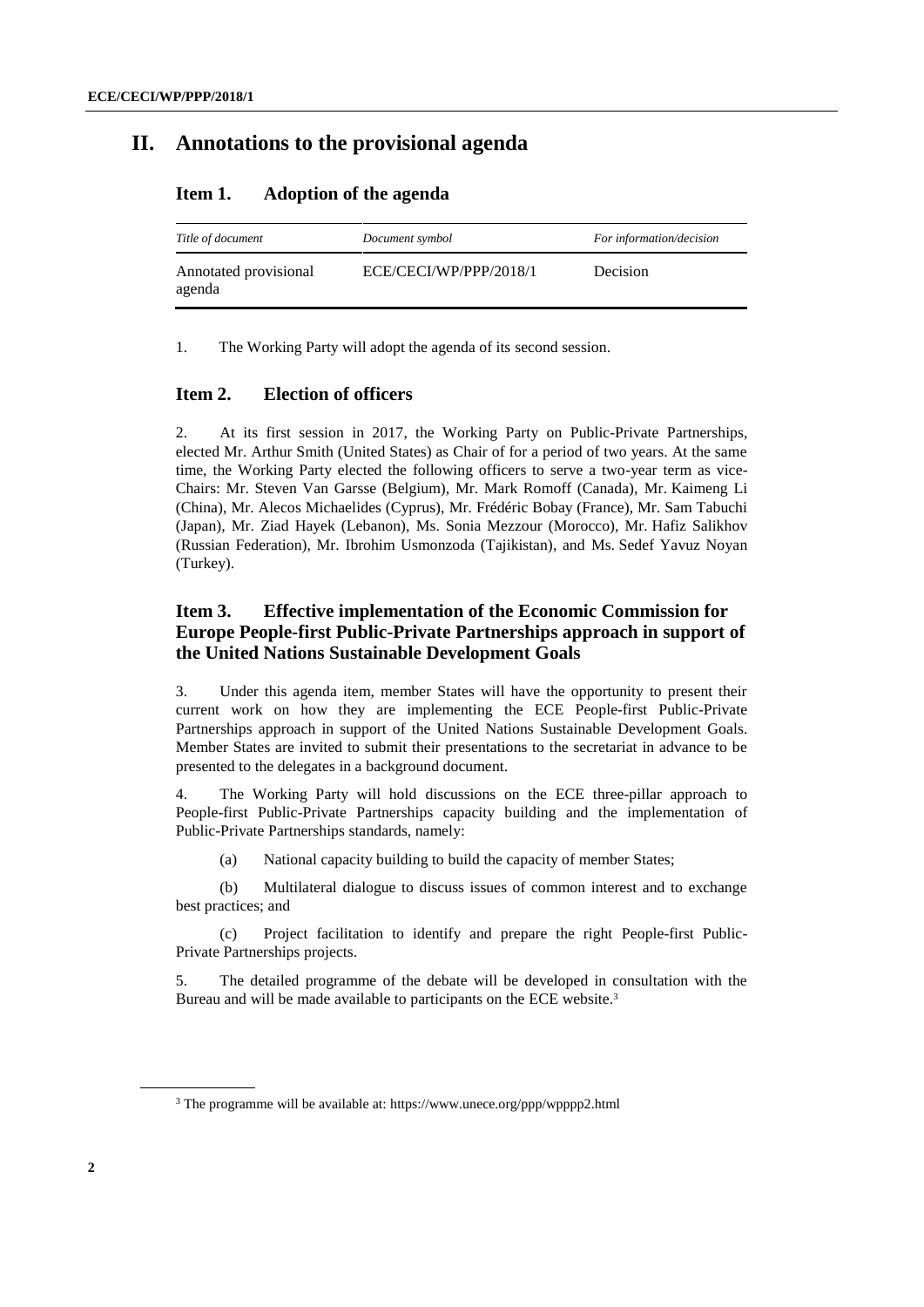### **Item 4. Review of the Public-Private Partnerships work since the first session of the Working Party on Public-Private Partnerships on 21-22 November 2017**

| Title of document                                                                                                                                          | Document symbol            | For information/decision |
|------------------------------------------------------------------------------------------------------------------------------------------------------------|----------------------------|--------------------------|
| Guiding Principles on<br>People-First Public-Private<br>Partnerships in support of the<br><b>United Nations Sustainable</b><br>Development Goals           | ECE/CECI/WP/PPP/2018/3     | Decision                 |
| ECE Declaration on a Zero<br>Tolerance Approach to<br>Corruption in Public-Private<br>Partnership Procurement                                              | ECE/CECI/WP/PPP/2018/4     | Decision                 |
| Introduction to People-First<br>Public-Private Partnerships in<br>Support of the United<br><b>Nations Sustainable</b><br>Development Goals                 | ECE/CECI/WP/PPP/2018/5     | Information              |
| <b>ECE</b> Standard on Public-<br>Private Partnerships in<br>Railways                                                                                      | ECE/CECI/WP/PPP/2018/6     | Decision                 |
| <b>ECE</b> Standard on Public-<br>Private Partnerships in<br>Renewable Energy                                                                              | ECE/CECI/WP/PPP/2018/7     | Decision                 |
| <b>ECE</b> Standard on Public-<br>Private Partnerships in Roads                                                                                            | ECE/CECI/WP/PPP/2018/8     | Decision                 |
| <b>Technical Document</b><br>accompanying the ECE<br>Standard on Public-Private<br>Partnerships in Roads                                                   | ECE/CECI/WP/PPP/2018/INF.1 | Information              |
| <b>Technical Document</b><br>accompanying the ECE<br><b>Standard on Public-Private</b><br>Partnerships in Railways                                         | ECE/CECI/WP/PPP/2018/INF.2 | Information              |
| Public-Private Partnerships:<br>Project Planning and<br>Prioritization                                                                                     | ECE/CECI/WP/PPP/2018/9     | Decision                 |
| Involving reliable and<br>independent experts to<br>develop People-first Public-<br>Private Partnerships projects<br>in low and middle-income<br>countries | ECE/CECI/WP/PPP/2018/10    | Decision                 |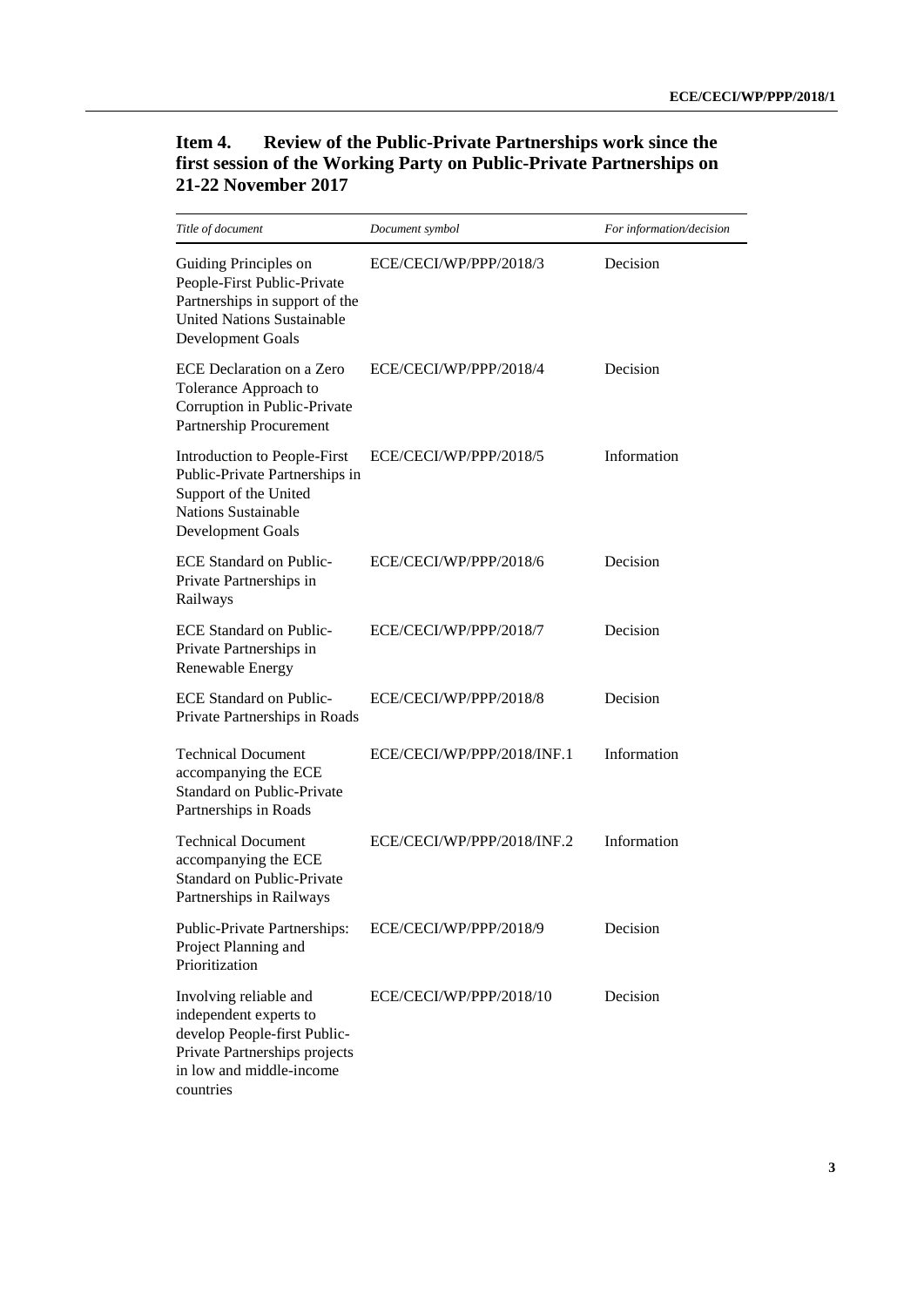| Title of document                                                                                                                                                                  | Document symbol            | For information/decision |
|------------------------------------------------------------------------------------------------------------------------------------------------------------------------------------|----------------------------|--------------------------|
| List of essential clauses in<br>concession contracts in<br>People-first Public-Private<br>Partnerships in support of the<br><b>United Nations Sustainable</b><br>Development Goals | ECE/CECI/WP/PPP/2018/11    | Decision                 |
| A Historical Analysis of<br>Different Generations of<br><b>Public-Private Partnerships</b>                                                                                         | ECE/CECI/WP/PPP/2018/12    | Decision                 |
| Report of the third ECE<br>International Forum on<br>People-first Public-Private<br>Partnerships for the<br>Sustainable Development<br>Goals                                       | ECE/CECI/WP/PPP/2018/INF.3 | Information              |
| Putting the Guiding<br>Principles on People-first<br><b>Public-Private Partnerships</b><br>into practice                                                                           | ECE/CECI/WP/PPP/2018/13    | Decision                 |

6. The Working Party will review the work on Public-Private Partnerships undertaken by the ECE International Centre of Excellence on Public-Private Partnerships (ICoE) since November 2017 on:

(a) The International Public-Private Partnerships Standards, Guiding Principles, Declarations, and Recommendations;

(b) Issues related to the Public-Private Partnerships Business Advisory Board; and

(c) Other capacity building activities and initiatives.

#### **A. International Public-Private Partnerships Standards, Guiding Principles, Declarations, and Recommendations**

7. The documents below have been developed with the assistance of the secretariat and reviewed by the Bureau of the Working Party. The Bureau presents the documents for consideration of the Working Party and recommend their approval for forwarding to the Committee on Innovation, Competitiveness and Public-Private Partnership for adoption.

The Working Party will decide on whether to endorse the recommendation of its Bureau to approve the following documents:

(a) Guiding Principles on People-first Public-Private Partnerships in support of the United Nations Sustainable Development Goals;

- (b) Standard on Public-Private Partnerships in Railways;
- (c) Standard on Public-Private Partnerships in Roads;
- (d) Standard on Public-Private Partnerships in Renewable Energy;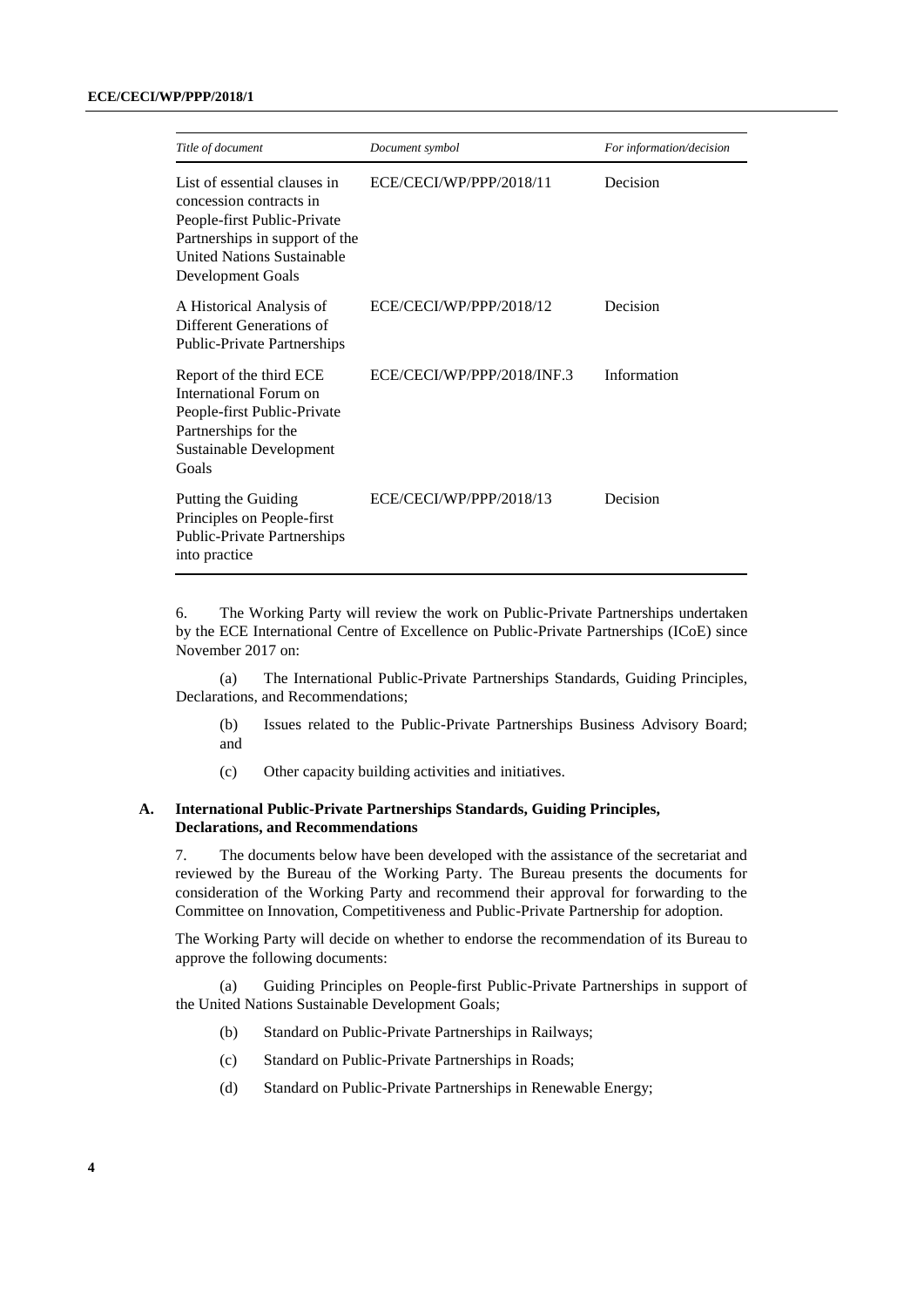(e) Declaration on a Zero Tolerance Approach to Corruption in Public-Private Partnerships Procurement;

(f) A Historical Analysis of Different Generations of Public-Private Partnerships;

(g) Public-Private Partnerships: Project Planning and Prioritization;

(h) Involving reliable and independent experts to develop People-first Public-Private Partnerships projects in low and middle-income countries;

List of essential clauses in concession contracts in People-first Public-Private Partnerships in support of the United Nations Sustainable Development Goals; and.

(j) Putting the Guiding Principles on People-first Public-Private Partnerships into practice.

8. The Working Party will receive a progress report on the following draft standards prepared by project teams:

(a) Water Supply and Sanitation;

- (b) Urban Rail Transit; and
- (c) Model Law for Public-Private Partnerships/Concessions.

#### **B. Issues related to the Public-Private Partnerships Business Advisory Board**

9. The Working Party will review the work of the Public-Private Partnerships Business Advisory Board since the last session.

#### **C. Other capacity building activities and initiatives**

10. The Working Party will review the capacity building activities carried out since the last session, including the outcome of the third ECE International Public-Private Partnerships Forum held in Geneva on 7-9 May 2018.

11. The members of the Working Party will have the opportunity to take stock of past Public-Private Partnerships activities and discuss effective means for the promotion and dissemination of this work.

#### **Item 5. Implementation plan for 2018-2019**

| Title of document                                                                                                         | Document symbol        | For information/decision |
|---------------------------------------------------------------------------------------------------------------------------|------------------------|--------------------------|
| Report of the Committee on<br>Innovation, Competitiveness<br>and Public-Private<br>Partnerships on its twelfth<br>session | ECE/CECI/2018/2        | Information              |
| Report of the Working Party<br>on Public-Private Partnerships<br>on its first session                                     | ECE/CECI/WP/PPP/2017/2 | Information              |

12. The Working Party will discuss proposals for work to be undertaken in the remainder of 2018 and in 2019 in accordance with the Implementation Plan for 2018-2019 of the Committee on Innovation, Competitiveness and Public-Private Partnerships (ECE/CECI/2018/2, Annex II).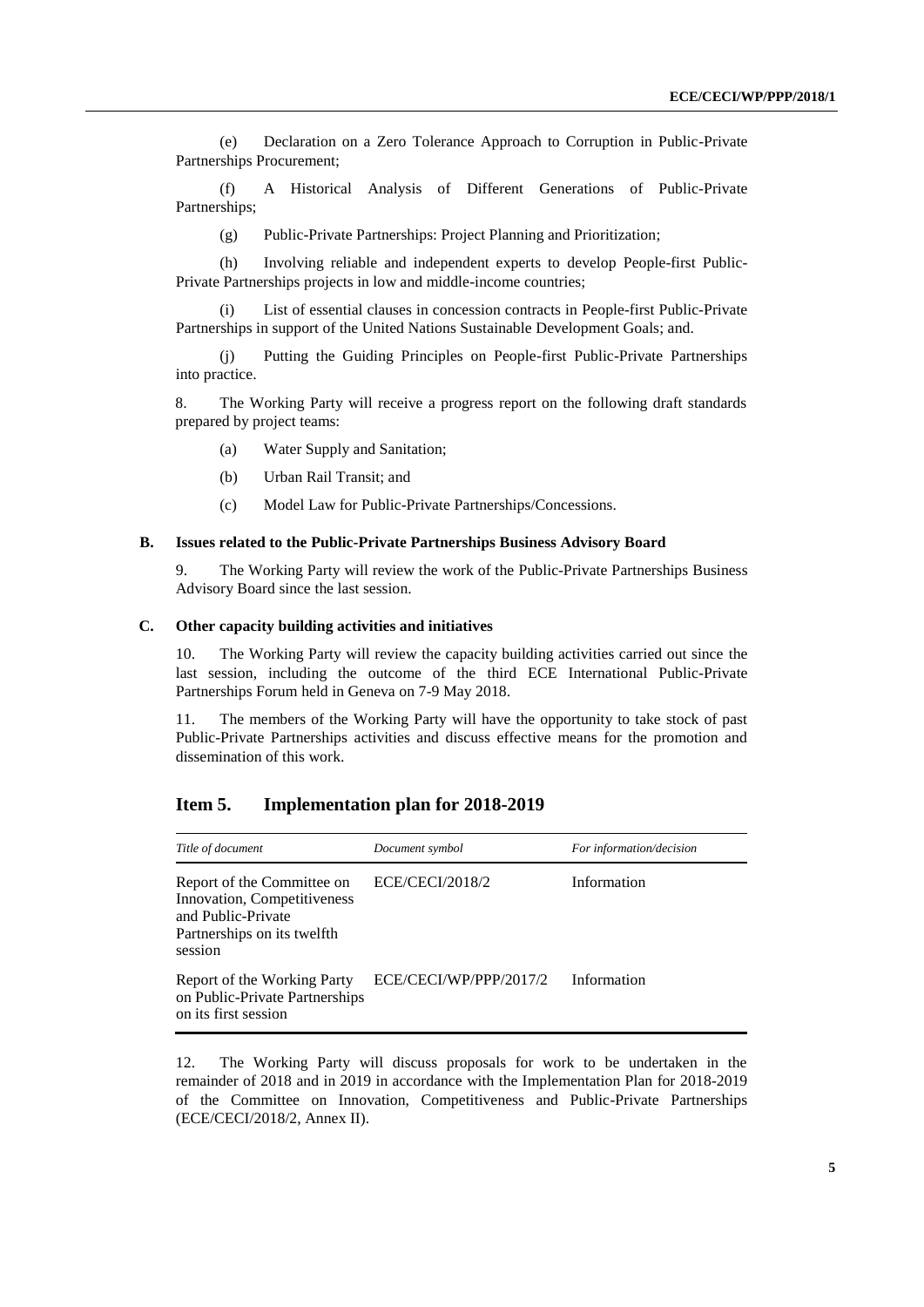13. The Working Party will review and decide on the latest list of topics for Public-Private Partnerships standards agreed at its last session (ECE/CECI/WP/PPP/2017/2, Annex I). Additionally, the Working Party will have the opportunity to hear proposals for new standards to be developed where the Working Party has a mandate on Sustainable Development Goals' related areas. New proposals are subject to interest by expert participating in project teams and resources. Presentations will also be made to review progress on the work of international standards in urban rail, water and sanitation and on the general framework of legal conditions for Public-Private Partnerships, as well as on the guidelines on Public-Private Partnerships in waste to energy.

14. There will also be a discussion on assisting countries with the implementation of the Public-Private Partnerships standards in cooperation with Specialist Centres of Excellence, the Business Advisory Board and other organisations.

15. Participants are encouraged to communicate to the meeting any expressions of interest by member States or other stakeholders for receiving, delivering, or hosting capacity-building activities in the priority areas of the Working Party's work. Requests from member States for capacity-building activities and policy advisory services will be considered based on available capacity and extrabudgetary resources.

16. Participants are also encouraged to bring to the attention of the session any expression of interest by member States and other stakeholders to provide extrabudgetary support to the work of the ICoE (such as funds or in-kind contributions, including the organization of seminars, twinning schemes or networking initiatives).

#### **Item 6. Other business**

#### **Dates of the next session**

17. The secretariat proposes that the third session of the Working Party takes place in Geneva in the second half of 2019, subject to conference room availability at the Palais des Nations. The Working Party will decide on the dates of the next session.

#### **Item 7. Adoption of the report of the second session**

18. The Working Party will adopt the report of its second session.

### **III. Tentative timetable**

| Time                                | Agenda Item                                                                                                                                                          |
|-------------------------------------|----------------------------------------------------------------------------------------------------------------------------------------------------------------------|
| <b>Tuesday, 20 November</b><br>2018 |                                                                                                                                                                      |
| $10:00 - 13:00$                     | Item 1. Adoption of the agenda                                                                                                                                       |
|                                     | Item 2. Election of officers                                                                                                                                         |
|                                     | Item 3. Effective implementation of the ECE's People-first<br>Public-Private Partnerships approach in support of the<br>United Nations Sustainable Development Goals |
| $13:00-15:00$                       | Lunch break                                                                                                                                                          |